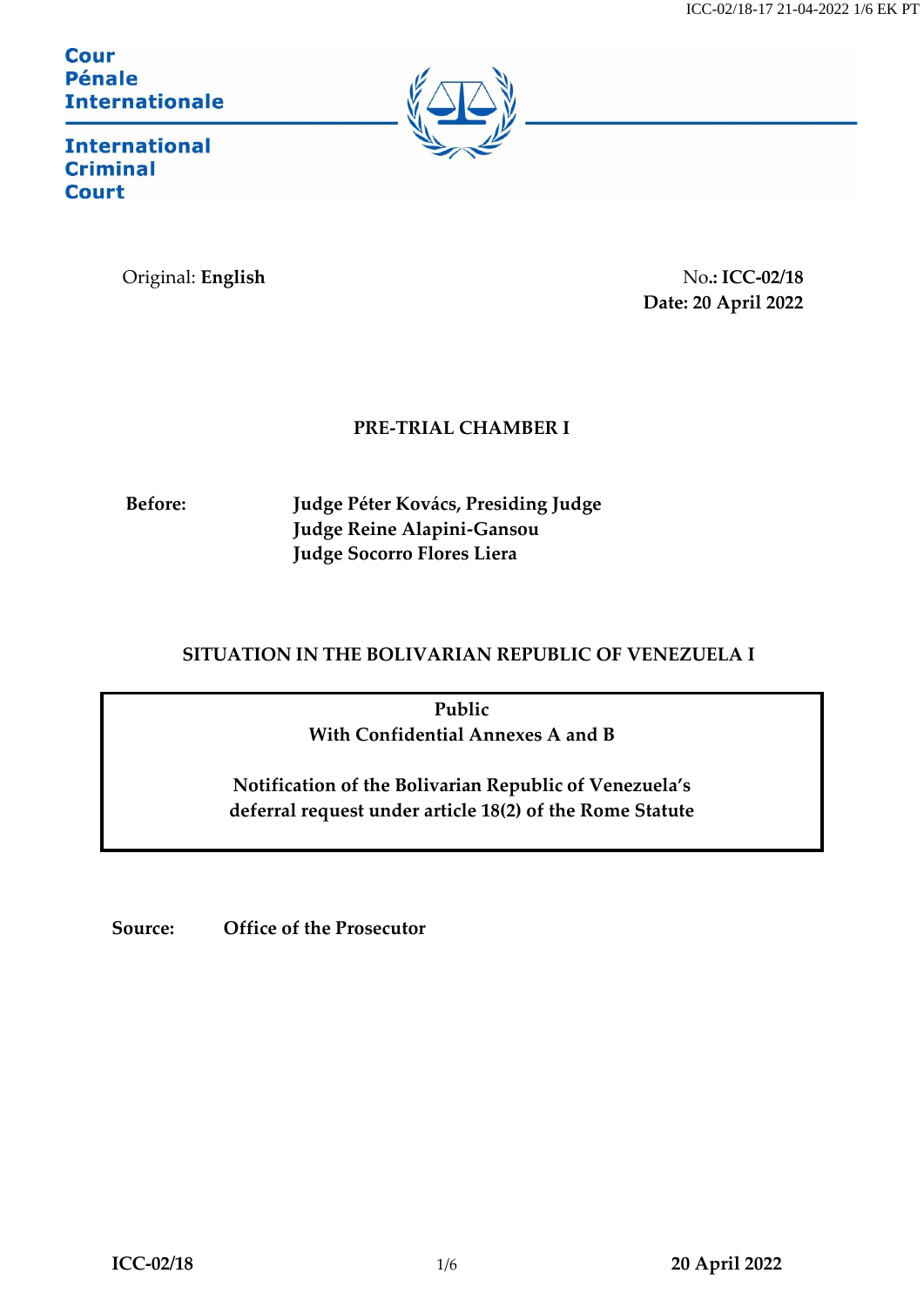| The Office of the Prosecutor<br>Mr Karim A.A. Khan QC<br>Ms Nazhat Shameem Khan<br>Ms Alice Zago   | <b>Counsel for Defence</b>                                      |
|----------------------------------------------------------------------------------------------------|-----------------------------------------------------------------|
| <b>Legal Representatives of the Victims</b>                                                        | <b>Legal Representatives of the Applicants</b>                  |
| <b>Unrepresented Victims</b>                                                                       | <b>Unrepresented Applicants for</b><br>Participation/Reparation |
| The Office of Public Counsel for<br><b>Victims</b>                                                 | The Office of Public Counsel for the<br>Defence                 |
| <b>States' Representatives</b><br>Competent authorities of the Bolivarian<br>Republic of Venezuela | <b>Amicus Curiae</b>                                            |
| <b>REGISTRY</b>                                                                                    |                                                                 |
| Registrar<br>Mr Peter Lewis                                                                        | <b>Counsel Support Section</b>                                  |
| <b>Victims and Witnesses Unit</b>                                                                  | <b>Detention Section</b>                                        |
| <b>Victims Participation and Reparations</b><br>Section                                            | <b>Other (Witness Counsel)</b>                                  |

**Document to be notified in accordance with regulation 31 of the** *Regulations of the Court* **to:**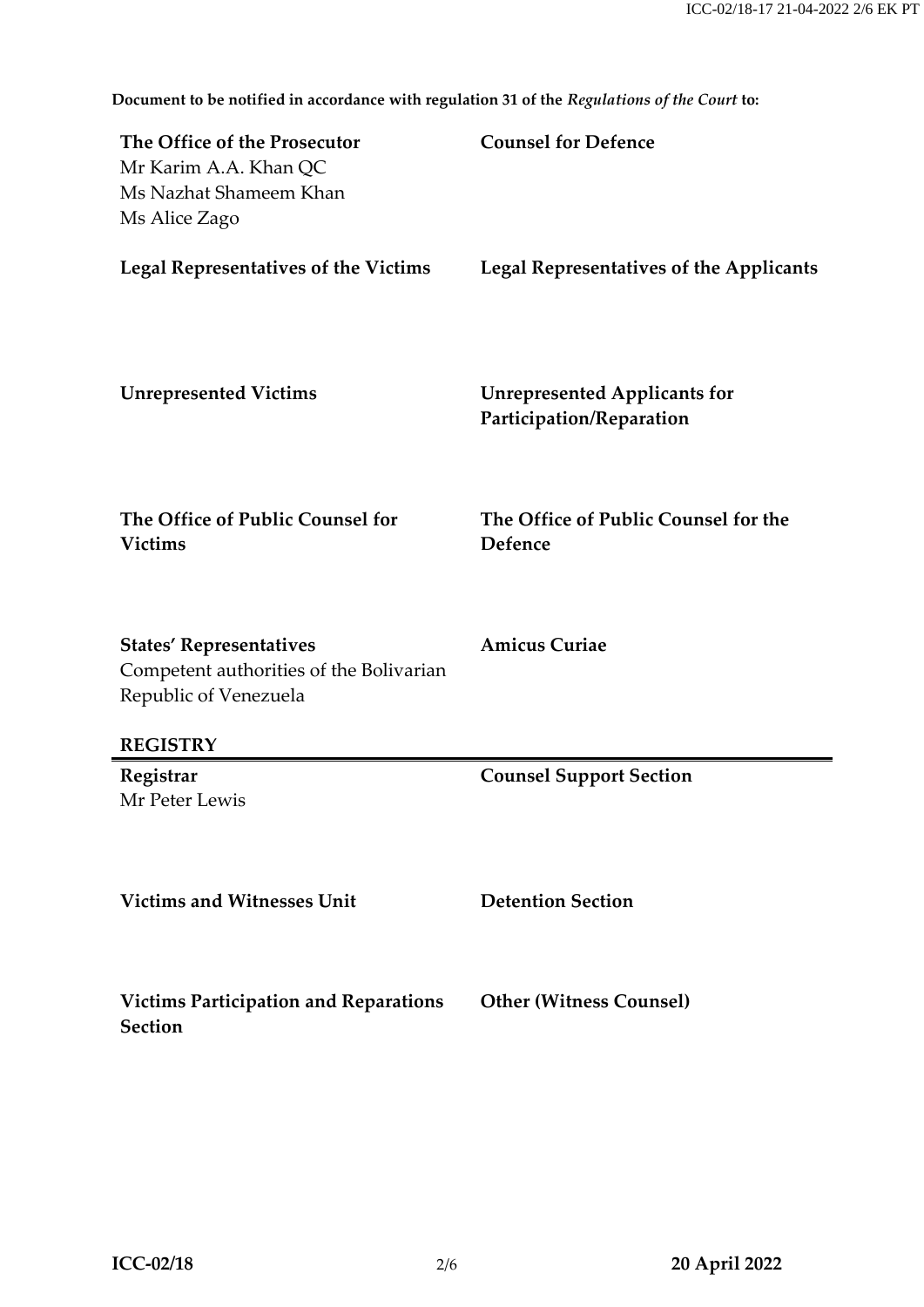## **NOTIFICATION**

1. The Office of the Prosecutor<sup>1</sup> hereby notifies Pre-Trial Chamber  $I<sup>2</sup>$  that on 16 April 2022 it received a response by the Bolivarian Republic of Venezuela<sup>3</sup> to the Prosecution's notification under article 18(1) of the Rome Statute<sup>4</sup> whereby Venezuela "confirms that [it] is investigating or have investigated its nationals or others within its jurisdiction with respect to alleged punishable acts against human rights, in concordance with the information provided in the notification received from the Office of the Prosecutor on December 16, 2021", and "requests the Office of the Prosecutor to formally refrain from the investigation in favour of the actions carried out by the appropriate national authorities of Venezuela'" ("Deferral Request"). 5

2. Venezuela further requested that "the Office of the Prosecutor continue to providing its support in order to facilitate the processing and effective conclusion of these proceedings carried out by the appropriate domestic authorities of Venezuela, including the transmission of any information available to the Office of the Prosecutor in relation to the relevant alleged crimes".<sup>6</sup>

3. In support of the Deferral Request, Venezuela attaches no supporting material. Instead, it refers to the nine reports that it had previously submitted to the OTP since 2020 during the preliminary examination of the situation and thereafter.<sup>7</sup> Venezuela further provides a statistical overview of domestic proceedings that have reportedly been initiated,<sup>8</sup> including with respect to the information provided by the OTP on 13 January 2022, in response to Venezuela's request of 3 January 2022 for additional information pursuant to rule 52(2) of the Rules. <sup>9</sup> Venezuela further refers to a set of

 $\overline{a}$ 

<sup>&</sup>lt;sup>1"</sup>OTP" or "Prosecution".

<sup>&</sup>lt;sup>2</sup> "Chamber".

<sup>3</sup> "Venezuela".

<sup>&</sup>lt;sup>4</sup> "Statute".

<sup>5</sup> Annex B (English version), pp. 2-3; Annex A (Spanish version), pp. 3-4. For clarity purposes, the Prosecution notes that the correspondence from Venezuela contained in Annexes A and B is dated 15 April 2022 and was received electronically on 16 April 2022.

<sup>6</sup> Annex B, p. 13 (disposition iii); Annex A, p. 15 (disposition iii).

<sup>7</sup> Annex B, p. 3; Annex A, p. 4.

<sup>8</sup> Annex B, pp. 6-9; Annex A, pp. 8-11.

<sup>9</sup> ICC-02/18-16, para. 5 (referring to Annex D).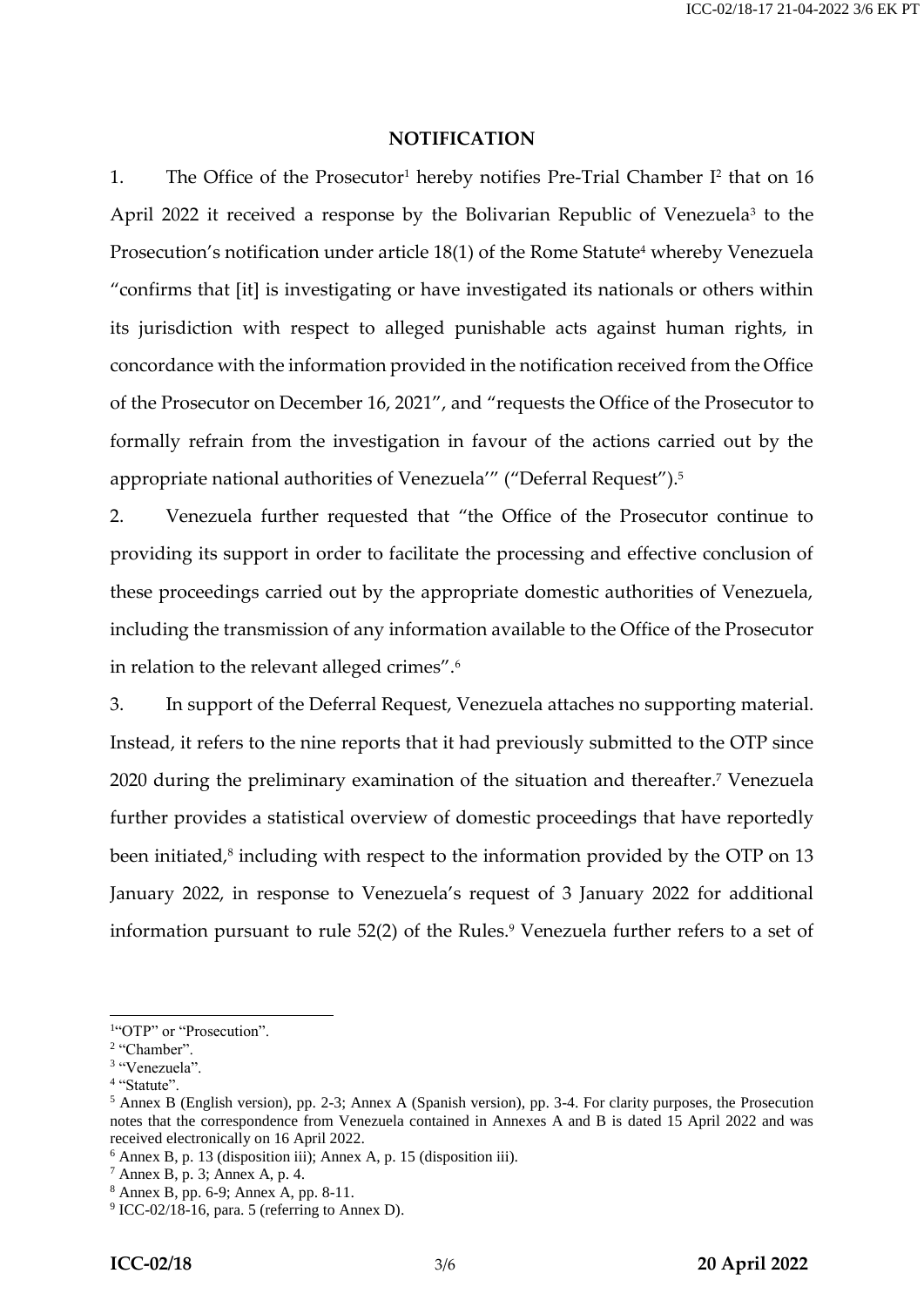regulatory and institutional reforms that it says have been adopted to strengthen national capacity.<sup>10</sup>

4. As directed by the Chamber, the Prosecution has sought to "maintain a meaningful dialogue with Venezuela, in line with the complementary principle, during the preliminary examination and beyond".<sup>11</sup> Beyond regular correspondence and operational level communication, the Prosecutor has also twice travelled to Caracas, Venezuela, to discuss ways and means to promote both cooperation and complementarity efforts with all the relevant competent authorities.

5. To this end, as previously made public and as referred to in the Deferral Request, on 3 November 2021, Venezuela and the OTP concluded a Memorandum of Understanding ("MoU")<sup>12</sup> whereby the Venezuelan authorities undertook, *inter alia*, to adopt all necessary measures to ensure the effective administration of justice, in accordance with international standards, with the support and active engagement of the OTP pursuant to the principle of complementarity, while also cooperating with the Office's discharge of its own independent mandate. <sup>13</sup> Additionally, in the context of a Prosecutor's visit to Caracas on 29-31 March 2022, Venezuela and the OTP agreed on the establishment of an office in Caracas in support of cooperation between the Venezuelan authorities and the Office and for facilitating implementation of the MoU.

6. At the same time, the Prosecutor has conveyed to the Venezuelan authorities his understanding that, according to the consistent jurisprudence of this Court, a complementarity assessment must be made on the basis of the facts as they presently exist.<sup>14</sup> In this context, whereas the Prosecutor has committed to supporting and actively engaging in any domestic efforts to enable the competent Venezuelan

 $\overline{\phantom{a}}$ 

<sup>10</sup> Annex B, pp. 9-11; Annex A, p. 11-12.

<sup>11</sup> ICC-02/18-9-Red, para. 20. *See also* [IER report,](https://asp.icc-cpi.int/sites/asp/files/asp_docs/ASP19/IER-Final-Report-ENG.pdf) R264 ("Positive complementarity activities should not delay the opening of an investigation or closure of a PE. The OTP should consider positive complementarity in the context of the strategy for the situations at all stages of proceedings, and not restricted to PEs. The OTP should consider whether positive complementarity activities would be more appropriate after an investigation is authorised").

<sup>&</sup>lt;sup>12</sup> [Memorandum of Understanding](https://www.icc-cpi.int/itemsDocuments/otp/acuerdo/acuerdo-eng.pdf) ("MoU"), 3 November 2021.

<sup>13</sup> ICC-02/18-16, paras. 3-6.

<sup>14</sup> ICC-01/04-01/07-1497 ("*Katanga* [Admissibility AD"](https://www.legal-tools.org/doc/ba82b5/)), para. 56; *see also* ICC-02/04-01/05-377 ("*[Kony](https://www.icc-cpi.int/CourtRecords/CR2009_01678.PDF)* [Admissibility Decision"](https://www.icc-cpi.int/CourtRecords/CR2009_01678.PDF)), paras. 49-52 (noting that admissibility assessments cannot be undertaken on the basis of hypothetical national proceedings that may or may not take place in the future: it must be based on the concrete facts as they exist at the time).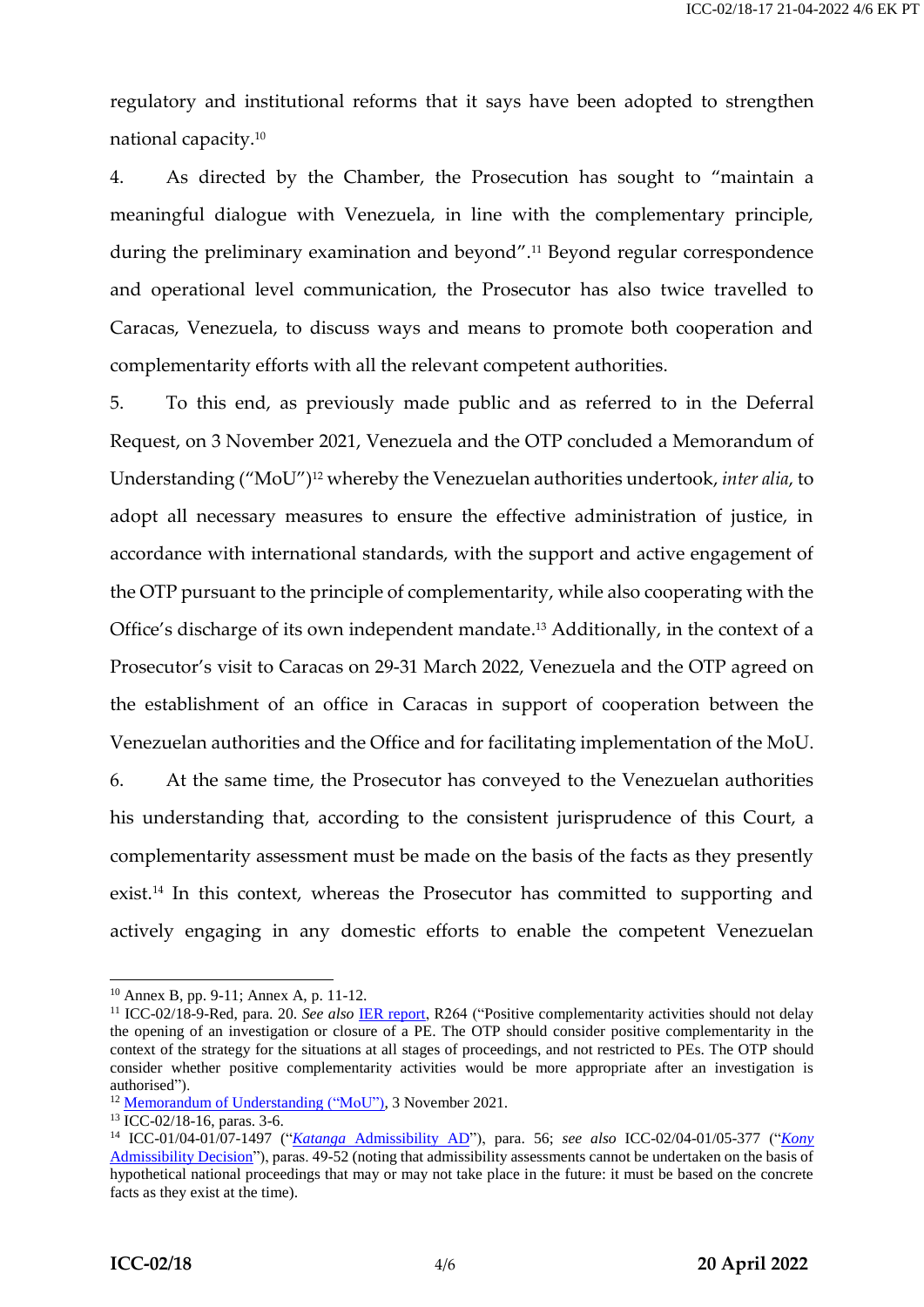authorities to undertake relevant and genuine proceedings in relation to the crimes which are alleged to have occurred, the Prosecution's complementarity assessment cannot be prospective and speculative, on the basis of facts that may occur in the future.

7. Given that Venezuela has not provided additional materials in support of its Deferral Request, but refers primarily to materials and information previously submitted to the OTP, the Prosecution notes that it has reviewed and assessed this information during the course of its preliminary examination in reaching its complementarity assessment. Since opening the investigation in the Venezuela Situation on 3 November 2021, the OTP has also continued to review and remain abreast of relevant developments, including those referred to in the Deferral Request. Given that no new information appears to have been submitted that would warrant revisiting its prior determination, the Prosecution's prior complementarity assessment under article 53(1)(b) remains unaffected by the Deferral Request.

8. Accordingly and as soon as possible, the Prosecution will request the Chamber to authorise resumption of its investigation under article 18(2) of the Statute. In addition, the Prosecution will request the Chamber that, in deciding on the procedure under rule 55(1) of the Rules, invite observations from victims or their legal representatives as well as other interested participants.<sup>15</sup>

9. Pending a ruling from the Chamber on its request, the Prosecution may also seek such measures as may be necessary pursuant to article 18(6). The Office will also seek to continue working with Venezuela in order to continue to advance implementation of all aspects of the MoU.

## **CONFIDENTIALITY**

10. This filing is submitted as public with confidential Annexes A-B only available to the Prosecution, Registry and the Government of Venezuela, pursuant to regulation

 $\overline{a}$ 

<sup>&</sup>lt;sup>15</sup> The Prosecution recalls that unlike rule 59 (regarding questions or challenges of jurisdiction or admissibility) rule 55 does not allow expressly require that observations be sought from the victims or referring entities.